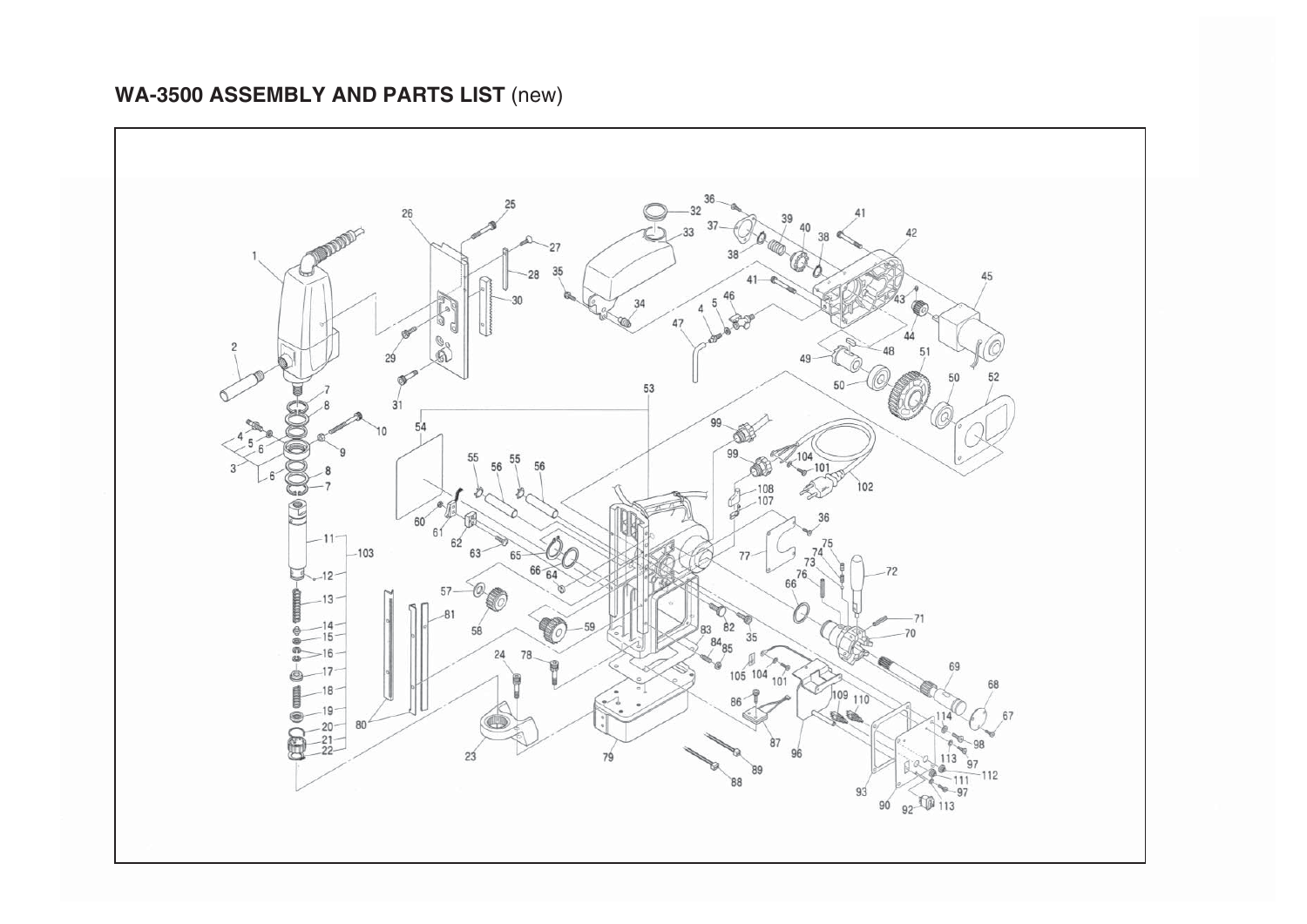## The parts numbers with () are included in the Ass'y parts written above them.

| No.            | Part No.           | <b>Part Name</b>                   | Q'ty                           | <b>Price</b> | No.      | Part No.           | <b>Part Name</b>                                             | Q'tv                    | <b>Price</b> |     | <b>ACCESSORIES</b> |                              |                |       |
|----------------|--------------------|------------------------------------|--------------------------------|--------------|----------|--------------------|--------------------------------------------------------------|-------------------------|--------------|-----|--------------------|------------------------------|----------------|-------|
| $\mathbf{1}$   | TB05117            | Drill Motor Ass'y (115V)           | 1 set                          |              | 55       | TQ04715            | Internal Retaining Ring CRTW-12                              | $\overline{c}$          |              | No. | Part No.           | <b>Part Name</b>             | $Q'$ ty        | Price |
|                | (TB05187)          | Carbon Brush Ass'y (2 pcs/set)     | 1 set                          |              | 56       | TQ06776            | Shaft                                                        | $\overline{2}$          |              |     | TP04696            | Hex. Wrench Key 3            | $\mathbf{1}$   |       |
| $\overline{2}$ | TB02534            | Side Handle Ass'y                  | 1 set                          |              | 57       | TQ06779            | Washer 12.2 X 28 X 1                                         | $\mathbf{1}$            |              |     | TP17014            | Spanner 8 X 10               | $\mathbf{1}$   |       |
| 3              | TB00496            | Oil Ring Sub Ass'y                 | 1 set                          |              | 58       | TQ06775            | Spur Gear 1.5 X 26                                           |                         |              |     | <b>UEA0835</b>     | Pilot Pin 5/16" X 1-3/8" DOC | $\mathbf{1}$   |       |
| $\overline{4}$ | (TP14500)          | <b>Hose Nipple</b>                 | $\overline{2}$                 |              | 59       | TQ06774            | Spur Gear 1.5 X 14 X 29                                      |                         |              |     | TA99027            | Safety Chain Ass'v           | 1 set          |       |
| 5              | (CP21947)          | Seal Packing                       | $\overline{2}$                 |              | 60       | TP08139            | Hex. Nut M2.3                                                | $\overline{c}$          |              |     | TB02145            | Cutting Oil 0.5L             | $\mathbf{1}$   |       |
| 6              | (TP14499)          | Oil Seal GD38 X 48 X 4             | $\overline{c}$                 |              | 61       | TQ06771            | Limit Switch ABS5634318                                      | $\overline{1}$          |              |     | TB05203            | Chip Guard                   | 1 set          |       |
| $\overline{7}$ | TP14969            | Retaining Ring ISTW-38             | $\overline{c}$                 |              | 62       | TQ06772            | Fixture for Limit Switch                                     |                         |              |     | TQ06799            | <b>Instruction Manual</b>    | $\overline{1}$ |       |
| 8              | TP12773            | Washer 38.5 X 54 X 1               | $\overline{c}$                 |              | 63       | TP07784            | + Screw 2.3 X 15                                             | $\overline{c}$          |              |     |                    |                              |                |       |
| 9              | LP10496            | Hex. Nut M6                        | $\mathbf{1}$                   |              | 64       | TQ00394            | Seal Bushing                                                 | $\mathbf{1}$            |              |     |                    |                              |                |       |
| 10             | TP05469            | Hex. Bolt 6 X 45                   | $\mathbf{1}$                   |              | 65       | TQ06781            | External Retaining Ring ISTW-32                              | $\overline{1}$          |              |     |                    |                              |                |       |
| 103            | TB05121            | Arbor Body Ass'y One-Touch         | 1 set                          |              | 66       | TQ06780            | Washer 32.2 X 42 X 2                                         | $\overline{2}$          |              |     |                    |                              |                |       |
| 11             | (TQ06755)          | Arbor Body                         | $\overline{1}$                 |              | 67       | TP08598            | $+$ Screw 3 X 5                                              | 3                       |              |     |                    |                              |                |       |
| 12             | (TB01672)          | Ball 5/16 Ass'y                    | 1 set                          |              | 68       | TQ06762            | Plate Auto Feed (ID Plate)                                   | $\mathbf{1}$            |              |     |                    |                              |                |       |
| 13             | (TP15998)          | Spring 1.6 X 16.2 X 120            | $\mathbf{1}$                   |              | 69       | TQ06760            | Gear Shaft                                                   |                         |              |     |                    |                              |                |       |
| 14             | (TQ01895)          | <b>Pilot Spacer</b>                | $\mathbf{1}$                   |              | 70       | TQ06761            | Handle Stem (Feed Hub)                                       | $\mathbf{1}$            |              |     |                    |                              |                |       |
| 15             | (TP15848)          | Spacer 10.5 X 19 X 5               | $\overline{1}$                 |              | 71       | TP12821            | Spring Pin 5 X 26                                            | 3                       |              |     |                    |                              |                |       |
| 16             | (TP13905)          | Retaining Ring RTW-19              | $\overline{2}$                 |              | 72       | TQ00680            | Rod Handle                                                   | 3                       |              |     |                    |                              |                |       |
| 17             | (TB01348)          | Washer Ass'y                       | 1 set                          |              | 73       | CP01123            | <b>Ball 3/16</b>                                             | $\overline{7}$          |              |     |                    |                              |                |       |
| 18             | (TQ01898)          | Spring 0.8 X 12 X 31               | $\mathbf{1}$                   |              | 74       | TP06396            | Spring                                                       | 3                       |              |     |                    |                              |                |       |
| 19             | (TB01349)          |                                    | 1 set                          |              | 75       | TP06397            | Hex. Screw 6 X 8                                             | 3                       |              |     |                    |                              |                |       |
|                |                    | Push Ring Ass'y                    | $\mathbf{1}$                   |              |          |                    |                                                              | $\mathbf{1}$            |              |     |                    |                              |                |       |
| 20             | (TQ01896)          | <b>Twist Spring</b>                |                                |              | 76       | TQ06759            | Spring Pin 8 X 40 AW                                         |                         |              |     |                    |                              |                |       |
| 21             | (TQ01897)          | Sleeve                             | $\mathbf{1}$                   |              | 77       | TQ06778            | Spec. Plate (115V)                                           | $\mathbf{1}$            |              |     |                    |                              |                |       |
| 22             | (TP15239)          | Retaining Ring C-28                | 1 set                          |              | 78       | TQ03345            | Hex. Socket Bolt 8 X 25                                      |                         |              |     |                    |                              |                |       |
| 23             | TB02694            | Bracket Ass'y                      | 1 set                          |              | 79<br>80 | TB05129            | Square Pole Ass'y (Magnet Ass'y)                             | 1 set<br>$\overline{2}$ |              |     |                    |                              |                |       |
| 24             | TQ03344            | Hex. Socket Bolt 8 X 20            | 3                              |              | 81       | TP12777            | Slide Plate                                                  | $\mathbf{1}$            |              |     |                    |                              |                |       |
| 25             | TP08013            | Hex. Bolt 5 X 25                   | $\overline{4}$<br>$\mathbf{1}$ |              |          | TQ06773            | Gib                                                          |                         |              |     |                    |                              |                |       |
| 26             | TQ06753            | Slide Board (Motor Slide)          |                                |              | 82<br>83 | TP02931            | Set Screw                                                    |                         |              |     |                    |                              |                |       |
| 27             | TP00112<br>TQ06754 | $+$ Screw 4 X 10                   | $\mathbf{1}$<br>$\mathbf{1}$   |              | 84       | TQ06794            | Packing Pole (Gasket/Magnet)<br>Hex. Socket Set Screw 6 X 20 | $\mathbf{1}$<br>5       |              |     |                    |                              |                |       |
| 28             |                    | Pointer                            |                                |              |          | TQ00730            |                                                              |                         |              |     |                    |                              |                |       |
| 29             | TP14178            | Hex. Bolt 6 X 10                   | $\overline{2}$<br>$\mathbf{1}$ |              | 85<br>86 | TP07419<br>TP14471 | Hex. Nut Type 3 M6<br>Hex. Socket Bolt 4 X 20                | 5<br>$\overline{2}$     |              |     |                    |                              |                |       |
| 30             | TQ02496            | Rack                               |                                |              | 87       | TB01363            | Slide Detection Device                                       | 1 set                   |              |     |                    |                              |                |       |
| 31             | TP14174            | Hex. Bolt 10 X 25                  | $\mathbf{1}$                   |              | 88       | TB00573            |                                                              |                         |              |     |                    |                              |                |       |
| 32             | TQ06785            | Rubber Cap                         | $\mathbf{1}$                   |              |          |                    | D Cord Ass'y                                                 | 1 set                   |              |     |                    |                              |                |       |
| 33             | TQ06784            | Oil Tank                           | $\mathbf{1}$                   |              | 89<br>90 | TB05154            | F Cord Ass'y                                                 | 1 set                   |              |     |                    |                              |                |       |
| 34             | TQ06786            | Rubber Plug                        | 1                              |              |          | TQ10469            | Switch Plate (3rd)                                           | 1 set<br>$\overline{1}$ |              |     |                    |                              |                |       |
| 35             | TP04715            | Hex. Bolt 4 X 8                    | 5                              |              | 92       | TQ07306            | Rocker Switch 6.3 1935.31                                    |                         |              |     |                    |                              |                |       |
| 36             | TP12819            | + Pan Head Screw 4 X 6             | $\overline{7}$                 |              |          |                    | (New Bigger Type)                                            |                         |              |     |                    |                              |                |       |
| 37             | TQ06777            | Cover Plate                        | $\mathbf{1}$                   |              | 93       | TQ06787            | Packing Body (Gasket)                                        | $\overline{1}$          |              |     |                    |                              |                |       |
| 38             | TP06387            | Retaining Ring GV-16               | $\overline{2}$                 |              | 96       | TB05849            | Control Board Ass'y (110-120V)                               | 1 set                   |              |     |                    |                              |                |       |
| 39             | TP06374            | Spring                             | $\mathbf{1}$                   |              | 97       | TP02618            | + Screw 4 X 8                                                | 3                       |              |     |                    |                              |                |       |
| 40             | TP12325            | Clutch A                           | $\mathbf{1}$                   |              | 98       | TP02419            | $+$ Screw 6 X 10                                             | $\overline{4}$          |              |     |                    |                              |                |       |
| 41             | TQ06770            | Hex. Head Cap Screw 4 X 35         | 8                              |              | 99       | TQ06795            | Cable Connector AC4-2                                        | $\overline{2}$          |              |     |                    |                              |                |       |
| 42             | TQ06769            | Gear Box (Feed)                    | $\mathbf{1}$                   |              | 101      | LP08489            | $+$ Screw 4 X 6                                              | $\overline{2}$          |              |     |                    |                              |                |       |
| 43             | CP26427            | Hex. Socket Set Screw 5 X 6        | $\mathbf{1}$                   |              | 102      | TB05877            | Cabtyre Cord Ass'y (Power Cord)                              | 1 set                   |              |     |                    |                              |                |       |
| 44             | TQ06768            | Spur Gear 1 X 23 Feed Motor Pinion | $\mathbf{1}$                   |              | 104      | TP04464            | Washer M4 - Toothed Locking                                  | $\overline{2}$          |              |     |                    |                              |                |       |
| 45             | TQ06767            | Geared Motor (Feed)                | $\mathbf{1}$                   |              | 107      | TQ07308            | Terminal #250 42232-3                                        | $\overline{2}$          |              |     |                    |                              |                |       |
| 46             | TP14495            | Petcock Valve 1/8(PT)              | $\mathbf{1}$                   |              | 108      | TQ07309            | Sleeve 170891-1                                              | $\overline{2}$          |              |     |                    |                              |                |       |
| 47             | TB01098            | Tube 4 X 7 X 3000 Ass'y            | 1 set                          |              | 109      | TB07055            | Switch SW3 Ass'y                                             | 1 set                   |              |     |                    |                              |                |       |
| 48             | TQ06765            | Parallel Key 8 X 7 X 20 (Keyway)   |                                |              | 110      | TB07054            | Switch SW2 Ass'y                                             | 1 set                   |              |     |                    |                              |                |       |
| 49             | TQ06763            | Clutch B                           | $\mathbf{1}$                   |              | 111      | TQ10085            | Switch Cover (Black Rubber Cap)                              | $\mathbf{1}$            |              |     |                    |                              |                |       |
| 50             | TQ06766            | Ball Bearing 6906ZZ                | $\overline{2}$                 |              | 112      | TQ10467            | Switch Cover (Red Rubber Cap)                                | $\mathbf{1}$            |              |     |                    |                              |                |       |
| 51             | TQ06764            | Spur Gear 1 X 88                   | $\mathbf{1}$                   |              | 113      | TQ00258            | Seal Washer M4                                               | 3                       |              |     |                    |                              |                |       |
| 52             | TQ06782            | Packing for Gear Box (Gasket)      | $\mathbf{1}$                   |              | 114      | TQ01331            | Seal Washer M6                                               | $\overline{4}$          |              |     |                    |                              |                |       |
| 53             | TB05500            | Body Sub Ass'y                     | 1 set                          |              |          |                    |                                                              |                         |              |     |                    |                              |                |       |
| 54             | (TQ06758)          | Label-Warning                      | $\overline{1}$                 |              |          |                    |                                                              |                         |              |     |                    |                              |                |       |
| 105            | (LP13557)          | Earth Label                        | $\overline{1}$                 |              |          |                    |                                                              |                         |              |     |                    |                              |                |       |